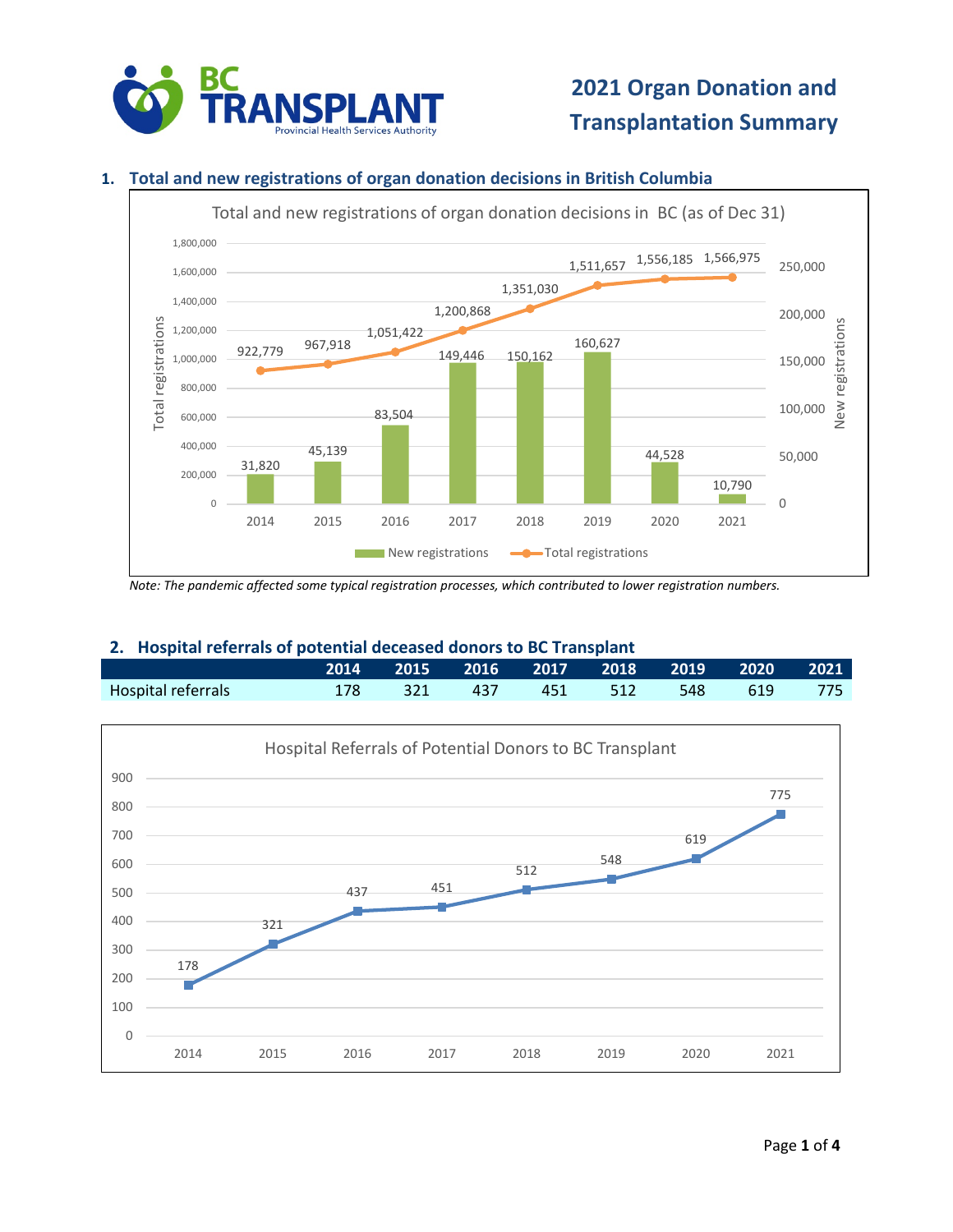

## **3. Organ donors in BC by type**

|                 | 2014 | <b>2015</b> | 2016 |      |     | $\begin{bmatrix} 2017 & 2018 & 2019 \end{bmatrix}$ |     | 2020 2021 |
|-----------------|------|-------------|------|------|-----|----------------------------------------------------|-----|-----------|
| Deceased donors | 69   |             | 97   | -121 | 122 | 117                                                | 110 | 150       |
| Living donors   | 107  | 113         | 95   | 97   | 100 | 120                                                |     |           |

*Note: The pandemic impacted clinical capacity and surgery dates, which contributed to fewer living kidney donor transplants in 2020 and 2021.*



### **4. BC donors per million (DPM) rate**

*Note: Based on Statistics Canada population estimates, last updated on July 1, 2021.*

|                       | 2014 | 2015 2016 2017 2018 2019 2020 2021 |  |                |                |        |
|-----------------------|------|------------------------------------|--|----------------|----------------|--------|
| DPM deceased donation |      | 14.5 19.7 19.8 24.4                |  | 24.2 22.8 21.2 |                | 28.5   |
| DPM living donation   |      | 22.6 23.5 19.4 19.5                |  |                | 19.8 23.4 15.6 | - 14.3 |

#### **5. Deceased donors in BC by health authority**

*Note: Based on date and location of organ recovery. Donors are sometimes transferred to/from hospitals in other health authorities.*

|                                      | 2014 | 2015 | 2016 | 2017          | 2018 | 2019 | 2020 | 2021 |
|--------------------------------------|------|------|------|---------------|------|------|------|------|
| Fraser                               | 17   | 24   | 24   | 45            | 42   | 36   | 41   | 37   |
| Interior                             | 10   | 20   | 17   | 32            | 22   | 20   | 25   | 31   |
| Island                               | 21   | 13   | 13   | 14            | 17   | 18   | 16   | 19   |
| Northern                             |      |      |      | $\mathcal{P}$ | 1    | 4    |      | 6    |
| <b>PHSA</b>                          | 4    | 9    | 4    |               |      | 6    |      |      |
| Vancouver Coastal (incl. Providence) | 16   | 28   | 32   | 26            | 39   | 33   | 25   | 55   |
| Total number of deceased donors      | 69   | 95   | 97   | 121           | 122  | 117  | 110  | 150  |

#### **6. Donor organs brought to BC from out of province**

|                                                    |  |     |    | 2014 2015 2016 2017 2018 2019 2020 2021 |  |  |
|----------------------------------------------------|--|-----|----|-----------------------------------------|--|--|
| Donor organs brought to BC from<br>out of province |  | 29. | 32 |                                         |  |  |
|                                                    |  |     |    |                                         |  |  |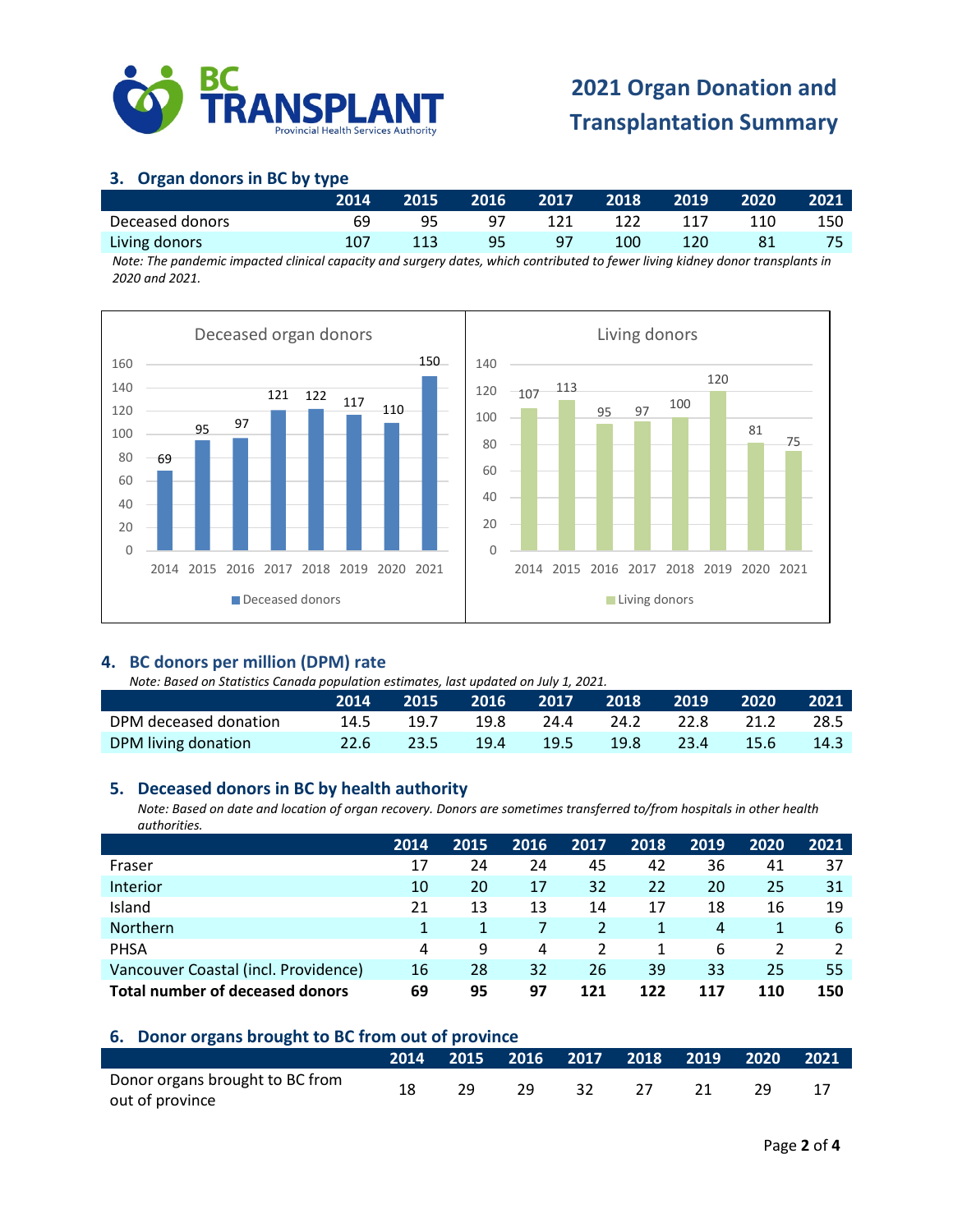

### **7. Transplants in BC by organ type**

*Note: The pandemic impacted clinical capacity and surgery dates, which contributed to fewer living kidney donor transplants in 2020 and 2021.* **6.** 

|                                    | 2014 | 2015 | 2016 | 2017 | 2018 | 2019 | 2020 | 2021 |
|------------------------------------|------|------|------|------|------|------|------|------|
| Kidney – Deceased donor            | 101  | 161  | 173  | 225  | 235  | 211  | 197  | 265  |
| Kidney - Living donor              | 104  | 110  | 95   | 97   | 100  | 120  | 81   | 75   |
| Liver                              | 63   | 79   | 74   | 80   | 76   | 68   | 78   | 97   |
| Heart                              | 22   | 19   | 28   | 19   | 28   | 31   | 33   | 22   |
| Lung                               | 24   | 35   | 40   | 52   | 50   | 46   | 55   | 66   |
| Pancreas/islet cell                | 8    | 14   | 11   | 4    | 9    | 2    | 3    |      |
| Multi-organ transplants*           | 4    | 4    |      | 2    | 4    | 2    | 4    |      |
| <b>Total number of transplants</b> | 326  | 422  | 423  | 479  | 502  | 480  | 451  | 529  |

*\*Includes heart/kidney, pancreas/kidney and kidney/liver transplants.*